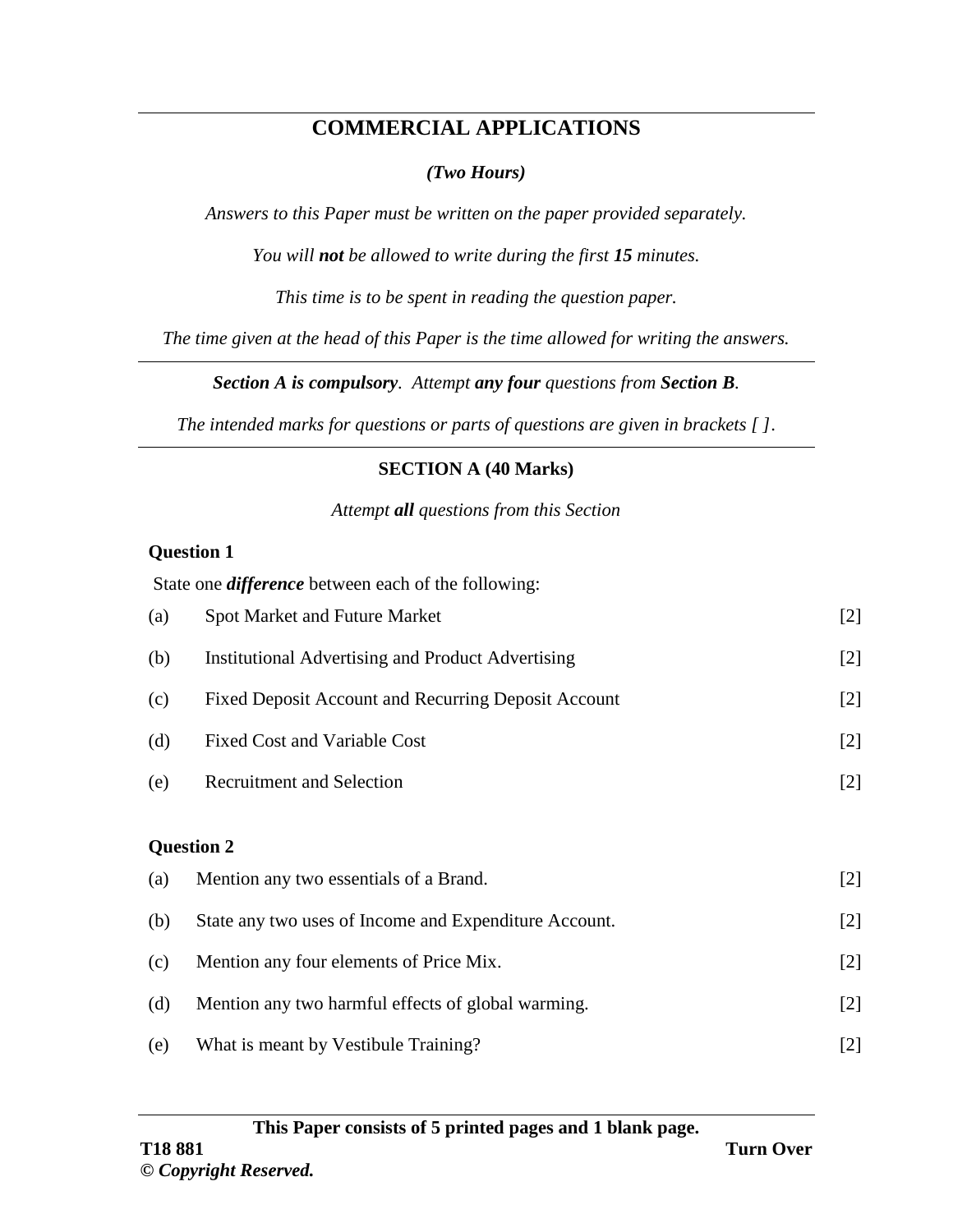## **Question 3**

| (a) | Mention any two merits of external sources of recruitment.                                  | $[2]$ |
|-----|---------------------------------------------------------------------------------------------|-------|
| (b) | What is a Bank Draft?                                                                       | $[2]$ |
| (c) | What do you mean by business ethics?                                                        | $[2]$ |
| (d) | Give two reasons for the growing importance of Public Relations to business<br>enterprises. | $[2]$ |
| (e) | Give two General Utility functions of Commercial Banks.                                     | [2]   |

### **Question 4**

Justify a reason either *for* or *against* each of the following:

| (a) | A Receipts and Payments Account is a nominal account.                               | [2]               |
|-----|-------------------------------------------------------------------------------------|-------------------|
| (b) | Some costs are semi-variable in nature.                                             | $[2]$             |
| (c) | Human Resource is the most valuable asset to business enterprises.                  | $[2]$             |
| (d) | A company needs to pay for its publicity to the media owners.                       | $\lceil 2 \rceil$ |
| (e) | With reference to the concept of accounting only those transactions are recorded in | $\lceil 2 \rceil$ |
|     | accounts which can be expressed in terms of money.                                  |                   |

### **SECTION B (60 Marks)**

### *Attempt any four questions from this Section*

## **Question 5**

| (a) | Distinguish between 'Product' and 'Services'.                                     | 5                 |
|-----|-----------------------------------------------------------------------------------|-------------------|
| (b) | Explain the strategies to be adopted during the Introduction Stage and the Growth | $\lceil 5 \rceil$ |
|     | Stage of Product Life Cycle.                                                      |                   |
| (c) | Explain 'Accounting Period Concept' with reference to concept of accounting.      | 151               |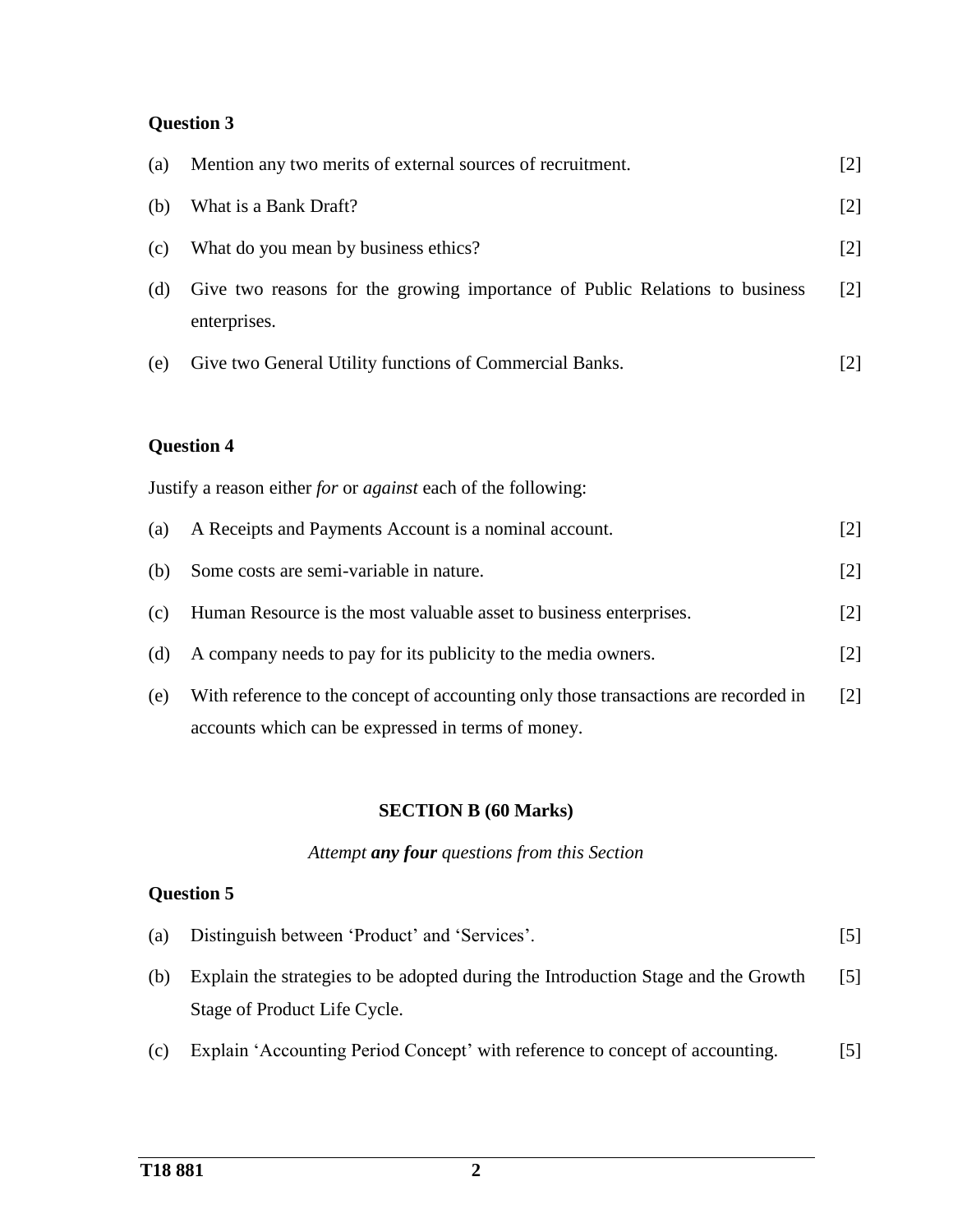#### **Question 6**

| (a) | What is direct selling? Mention four circumstances where direct distribution is | $[5]$ |  |
|-----|---------------------------------------------------------------------------------|-------|--|
|     | more suitable than indirect channels of distribution.                           |       |  |
| (b) | Explain any five qualities of a good salesman.                                  | $[5]$ |  |
| (c) | Explain Matching Principle of Accounting.                                       | [5]   |  |
|     |                                                                                 |       |  |
|     | <b>Question 7</b>                                                               |       |  |
| (a) | Write short notes on:                                                           | $[5]$ |  |
|     | <b>Consumer Rights</b><br>(i)                                                   |       |  |
|     | Direct and Indirect Labour cost<br>(ii)                                         |       |  |
| (b) | Explain any two functions of a central bank of a country.                       | $[5]$ |  |
| (c) | Explain any two methods of On-The-Job Training.                                 | [5]   |  |
|     |                                                                                 |       |  |
|     | <b>Question 8</b>                                                               |       |  |
| (a) | Briefly explain the elements of public relations.                               | [5]   |  |
| (b) | Explain:                                                                        | $[5]$ |  |
|     | <b>Campus Recruitment</b><br>(i)                                                |       |  |

(ii) Placement agencies as external sources of recruitment.

(c) What is energy crisis? Discuss any two renewable energy sources that would help meet this crisis. [5]

#### **Question 9**

#### **Case Study**

Flipkart, a Bengaluru based company, which started in the year 2007 as an online book store is now India s largest e-retailer. It is popular in the books and electronics segment but it now sells products across categories including fashion, consumer durables, home décor and furniture. Flipkart is doing very good business and it acquired 100% of Myntra, but Myntra will operate as an independent entity. Mobile Brand 'Motorola' is selling their new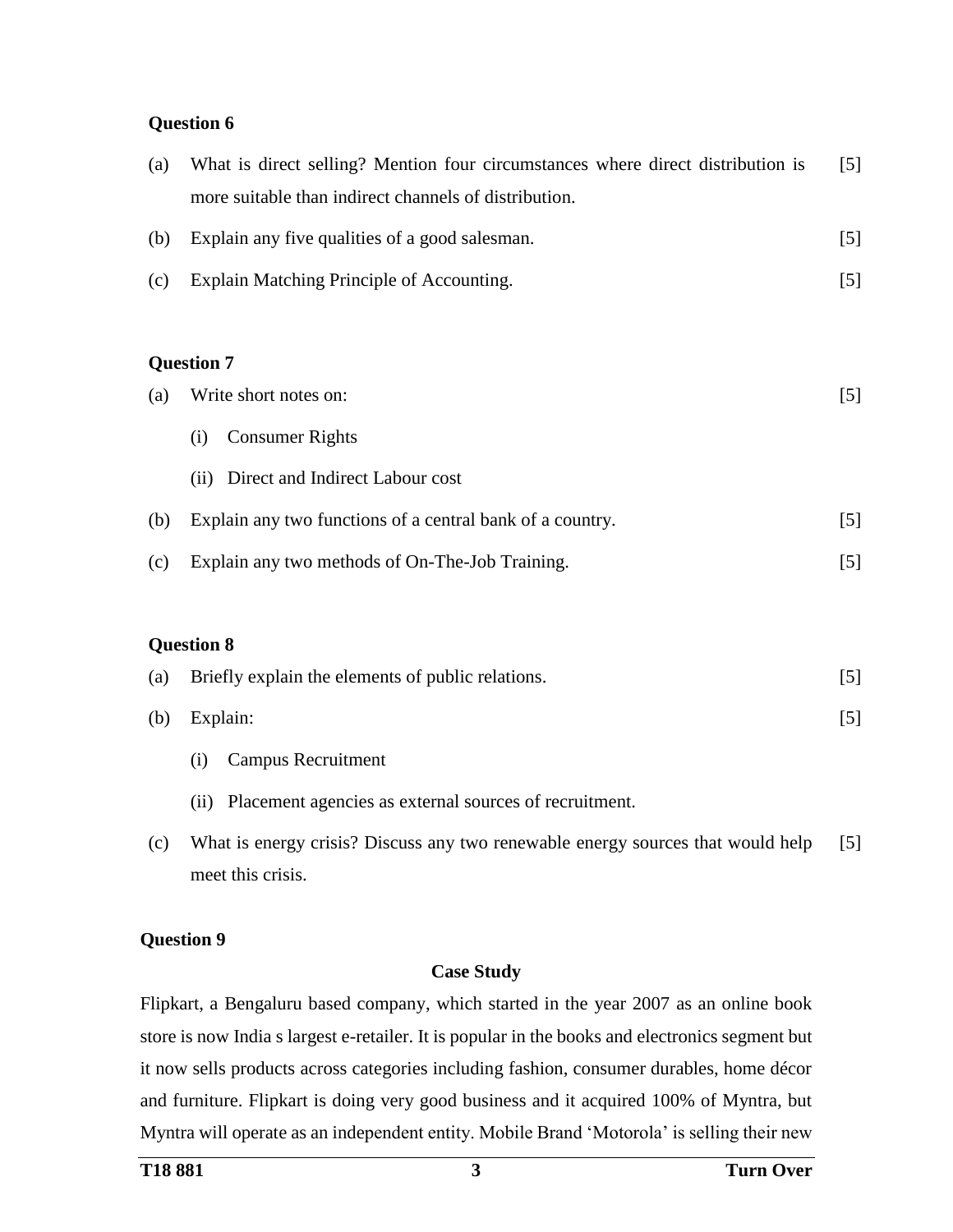launches in India through Flipkart. The company aims at becoming leader in every segment.

India's e-commerce market has seen growth in the past few years as more people log on to the Internet to shop online. Goods can be bought on 'cash on delivery'. Various banks like HDFC, Axis and ICICI tied up with the reputed e- sellers so as to convert online purchases into convenient equated monthly installments. Amazon, the world's largest e-retailer entered India and in few months the company has aggressively gained market share by expanding its product range and introducing the one day delivery system. Soon after Flipkart also introduced one day delivery and the same day delivery in selected towns and cities. With reference to the above:

- (a) What is online shopping? Name any three companies do online trading in India. [5]
- (b) What are the reasons for the increase in online shopping in India? [5]
- (c) Identify the distribution channel adopted by Motorola in selling its new launches. Briefly explain few other distribution channels adopted by marketeers. [5]

### **Question 10**

The oldest Indian confectionery company wants people to know that their cookies and biscuits are from the "House of Parle". The company finds it important to reinstate the credibility and familiarity of the brand. From now onwards, the company will advertise its products under the tagline "From the House of Parle".

Parle is sitting on a strong pedigree of many individual brands. With reference to brand equity, while the flagship Parle-G is worth Rs5000 Crore plus and by far the biggest brand in the portfolio combining nearly 30% of overall share, others like Parle 20-20 and Parle Magix Cream are among Rs 1000 Crore and Crackjack, Monaco and Hide & Seek around Rs500 Crore.

The fact that Parle is strongly associated with Parle-G, the world's largest biscuit brand, is both a strength and a weakness. The company today suffers an image deficit compared to Britannia and ITC's Sunfeast. With this latest campaign, Parle is careful enough not to take